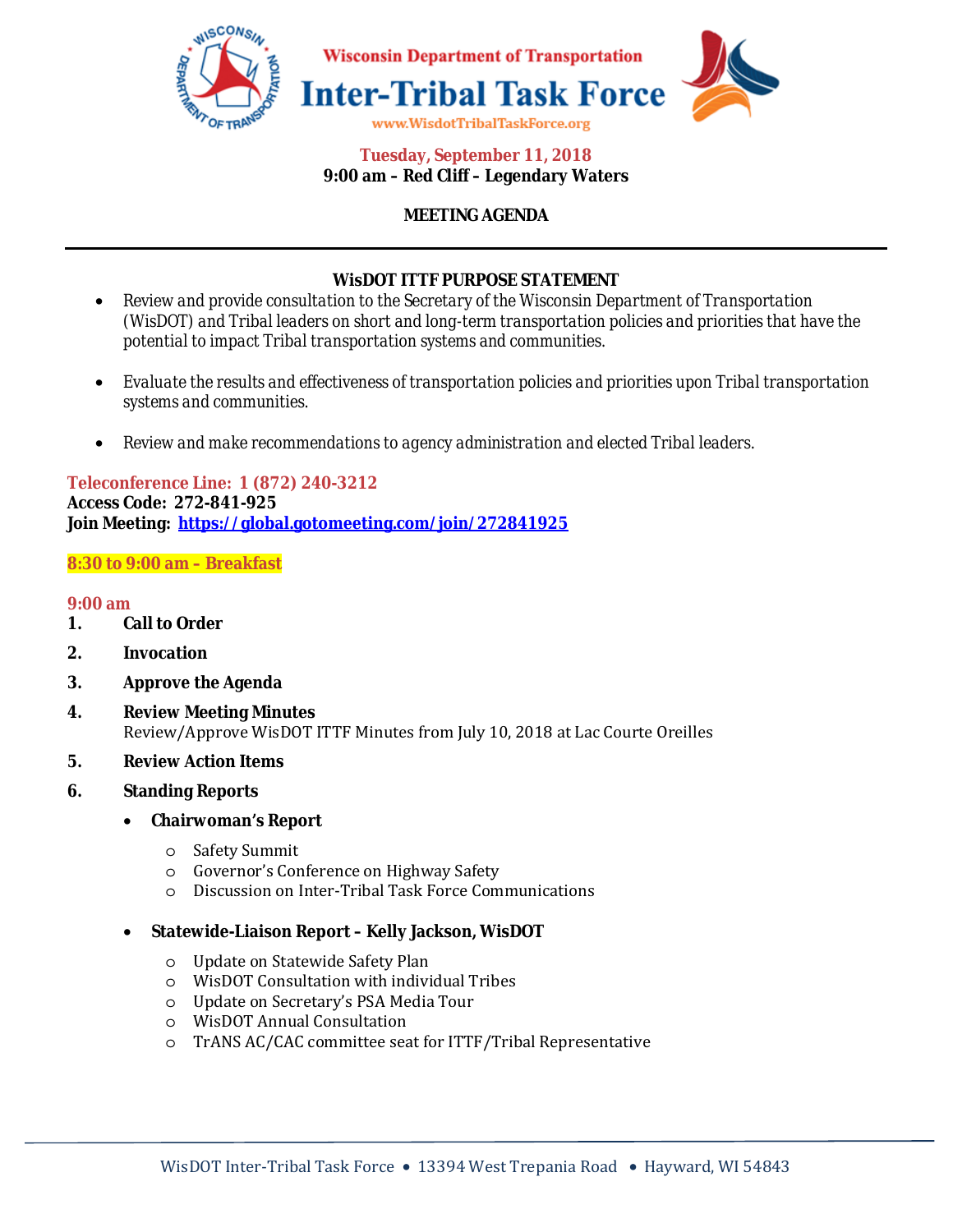# **NAMI PROPOSED AGENDA Crisis Intervention Partners (CIP) / Crisis Intervention Team (CIT)**

\*\*This is a suggested CIT Agenda that has all of the required topics and a few suggested topics—to be modified as needed. Attendees of the first two days will be CIP certified; the remaining will be CIT certified on day five. Each day is "themed" as a way to help us think of the components separately and how they all fit together but can be changed/modified to a certain extent. Crisis Intervention Partners (CIP) training is a 16 hour training modeled after the training component of Crisis Intervention Team (CIT) programs. CIP is designed for wide-ranging audiences interested in better understanding and improving interactions with people who experience mental health crises. Participants include correctional officers, 911 dispatchers, emergency personnel, hospital staff, teachers, social workers, and more. Final agenda will depend on instructor availability; however, major mental illness overview needs to be first. Blue type/asterisks indicate mandatory topics, while others are suggested topics (can be changed/substituted).

#### **Monday—Major Mental Illness Overview (taught by mental health professional)**

| $8:00$ a.m. $-8:30$ a.m.  | Intro to NAMI, CIT + CIP/pretest for attitudes, knowledge |
|---------------------------|-----------------------------------------------------------|
| $8:45$ a.m. $-10:30$ a.m. | Mood and psychotic disorders*                             |
| 10:30 a.m. - 10:45 a.m.   | $\sim$ break $\sim$                                       |
| $10:45$ a.m. $-$ noon     | <b>Excited delirium*</b>                                  |
| Noon-1 p.m.               | ~lunch provided                                           |
| $1 p.m. - 2:45 p.m.$      | Anxiety and personality disorders                         |
| $2:45$ p.m. $-3$ p.m.     | $\sim$ break $\sim$                                       |
| $3 p.m. - 4 p.m.$         | <b>Family Lived-Experiences Panel*</b>                    |
| 4 p.m. $-4:30$ p.m.       | <b>Psychiatric Meds/side effects*</b>                     |
|                           |                                                           |

#### **Tuesday—Special Populations**

| $8:00$ a.m. $-8:30$ a.m.  | Housekeeping/Recap from prior day      |
|---------------------------|----------------------------------------|
| $8:45$ a.m. $-9:30$ a.m.  | <b>Veterans and PTSD</b>               |
| $9:30$ a.m. $-9:45$ a.m.  | $\sim$ break $\sim$                    |
| $9:45$ a.m. $-11:00$ a.m. | Adolescents and youth                  |
| $11$ a.m. $-$ noon        | <b>Hearing voices simulation*</b>      |
| Noon-1 p.m.               | ~lunch provided~                       |
| $1 p.m. - 2 p.m.$         | <b>Trauma Informed Care*</b>           |
| $2:15$ p.m. $-2:30$ p.m.  | $\sim$ break $\sim$                    |
| $2:30$ p.m. $-4:30$ p.m.  | De-escalation Overview and Techniques* |
|                           |                                        |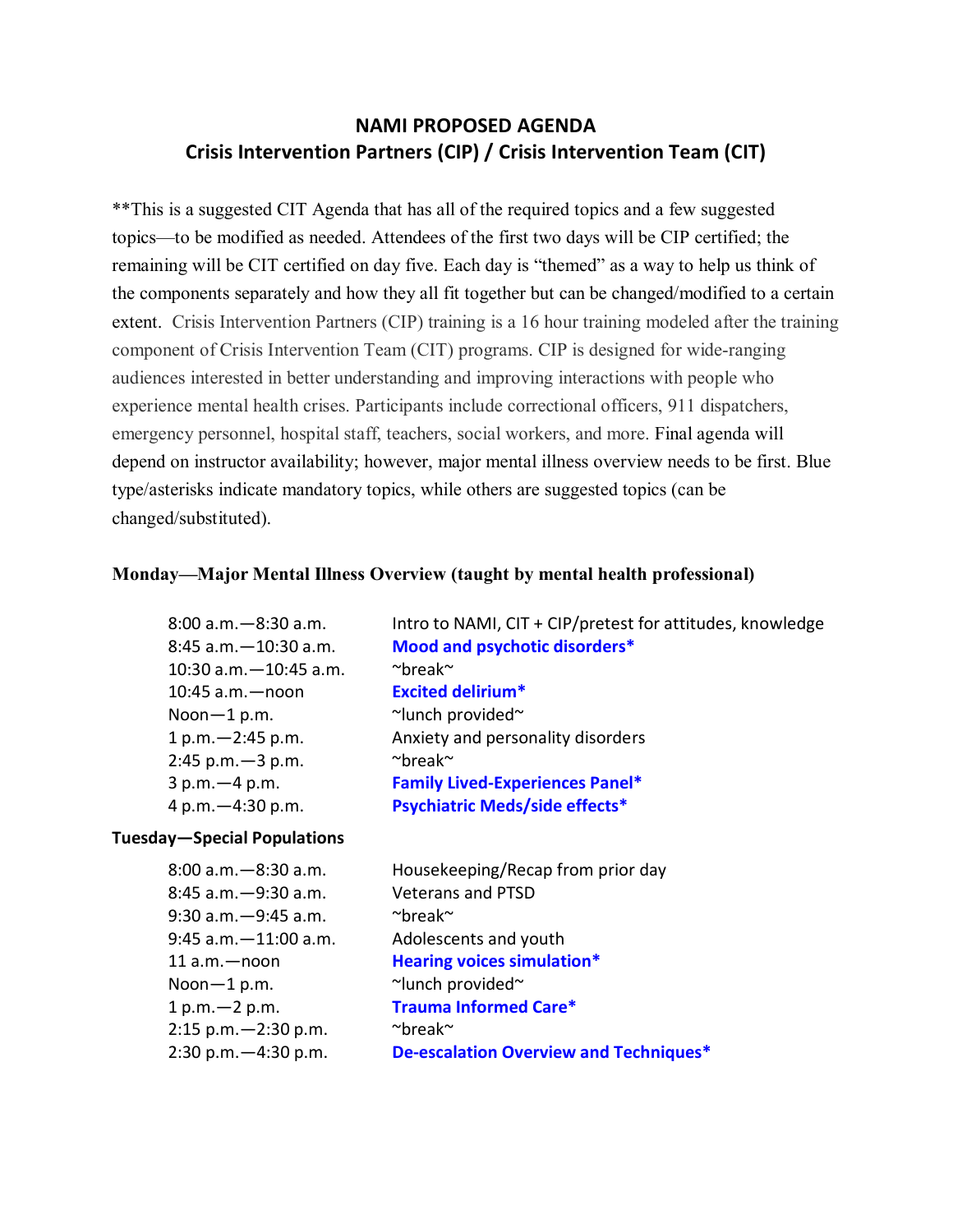# **Wednesday—Successful Living with Mental Illness**

| $8:00$ a.m. $-8:30$ a.m.   | Housekeeping/Recap from prior day                       |
|----------------------------|---------------------------------------------------------|
| $8:30$ a.m. $-9$ a.m.      | Witnessing Trauma: How to be Resilient                  |
| $9 a.m. - 10:30 a.m.$      | Elders and dementia: Oneida Nation Dementia Care        |
| $10:30$ a.m. $-10:45$ a.m. | $\sim$ break $\sim$                                     |
| $10:45$ a.m. - noon        | Indigenous Health and Wellness Practices/Resources      |
| Noon $-1$ p.m.             | ~lunch provided~                                        |
| $1 p.m. - 3 p.m.$          | Taking Care of Our Own-Police officer mental health*    |
| 3 p.m. - 3:15 pm.          | $\sim$ break $\sim$                                     |
| $3:15$ p.m. $-4:30$ p.m.   | Tribal Courts/limited powers/state and federal partners |
|                            |                                                         |

# **Thursday—Our Families, Our Communities**

| $8:00$ a.m. $-8:30$ a.m. | Housekeeping/Recap from prior day                       |
|--------------------------|---------------------------------------------------------|
| 8:30 a.m. - 9:30 a.m.    | <b>Intellectual Disabilities</b>                        |
| $9:30$ a.m. $-9:45$ a.m. | $\sim$ break $\sim$                                     |
| $9:45$ a.m. $-11$ a.m.   | Opioid/drug abuse/co-occurring disorders                |
| $11$ a.m. $-$ noon       | Mental Health Mobile Crisis Teams: Northland Counseling |
| Noon $-1$ p.m.           | $\sim$ lunch $\sim$                                     |
| 1 p.m. $-3$ p.m.         | Interactive agency panel/site visits*                   |
| $3 p.m. -3:15 p.m.$      | $\sim$ break $\sim$                                     |
| $3:15$ p.m. $-4:30$ p.m. | Role Play Prep + Overview/Recap/Debrief                 |
|                          |                                                         |

# **Friday—This is How You Do It: Role Play Scenarios**

| 8:00 a.m. - 8:30 a.m.      | Housekeeping/Recap from prior day                   |
|----------------------------|-----------------------------------------------------|
| $8:30$ a.m. $-10:30$ a.m.  | Active Listening/Body Language/Communication Skills |
| $10:30$ a.m. $-10:45$ a.m. | $\sim$ break $\sim$                                 |
| $10:45$ a.m. - noon        | Continuation of skills for role playing scenarios   |
| $1 p.m. - 3 p.m.$          | Role play scenarios continued*                      |
| $3 p.m. -3:15 p.m.$        | $\sim$ break $\sim$                                 |
| $3:15$ p.m. $-4$ p.m.      | Role-play debrief                                   |
| 4 p.m. $-4:30$ p.m.        | Post evaluation, wrap up and graduation.            |
|                            |                                                     |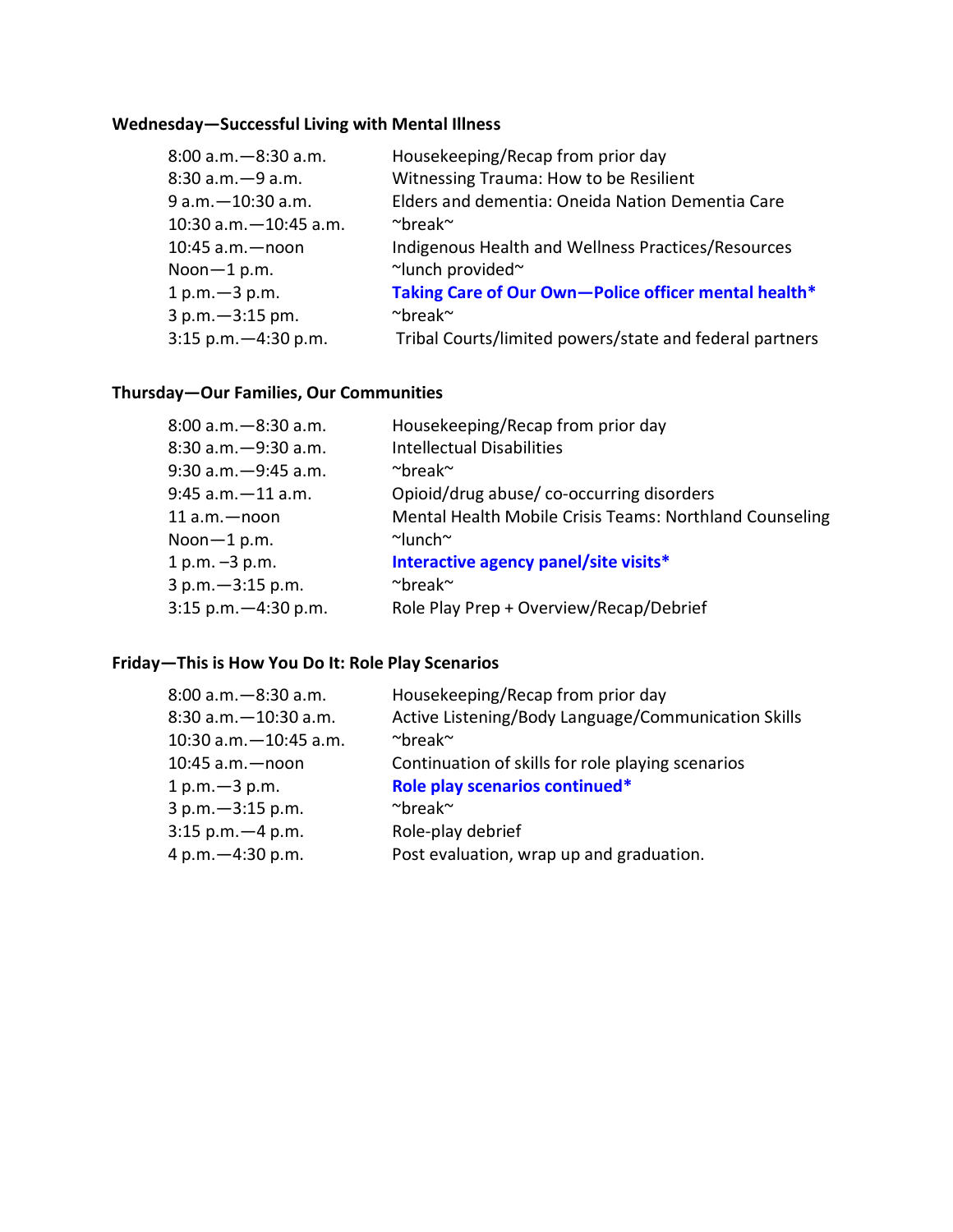

# **WisDOT ITTF PURPOSE STATEMENT**

- *Review and provide consultation to the Secretary of the Wisconsin Department of Transportation (WisDOT) and Tribal leaders on short and long-term transportation policies and priorities that have the potential to impact Tribal transportation systems and communities.*
- *Evaluate the results and effectiveness of transportation policies and priorities upon Tribal transportation systems and communities.*
- *Review and make recommendations to agency administration and elected Tribal leaders.*

**Members in Attendance:** Jeff Benton (JB); Brett Blackdeer (BB); Elizabeth Callin (EC); Crystal Chapman-Chevalier (CC); Ryan Greendeer (RG); Nicole Flamang (NF); Mike Helmrich (MH); Kelly Jackson (KJ); Todd Mulvey (TM); Stacey Schreiber (SS); Sandy Stankevich (SST); Delores Staples (DS): Ward Staples (WS).

**Member on Teleconference:** Franklin Marcos (FM); Gary Mejchar (GM); Dave O'Donahue (DOD); Travis Wallenfang (TW).

**Others in Attendance:** Agnes Fleming (AF); Cyless Peterson (CP); Kim Swisher, ITTF Assistant.

**Call to Order:** The meeting was called to order at 9:00 am by SS.

**Invocation:** In lieu of an invocation, a moment of silence was observed for the victims and heroes of 9/11/2001.

**Approved the Agenda:** A motion was made by CC and seconded by DS to accept the agenda as presented. The motion passed unanimously.

**Review 7/10/2018 Meeting Minutes:** A motion was made by DS and seconded by EC to accept the minutes as presented. The motion passed unanimously.

#### **Action Items:**

- TrANS AC/CAC RG will follow up on this.
- STEM Curriculum The audience is grade school students. AF will invite Runninghorse Livingstone and Rebecca Comfort to a focus group.
- TLAC and THPO reports are now included in the Annual Report.
- Partnership Agreement RG shared that the LDF Tribal Council moved to approve the agreement. The Bad River Tribal council is reviewing the report. CC said she would prefer KJ go before the Menominee Tribal Council.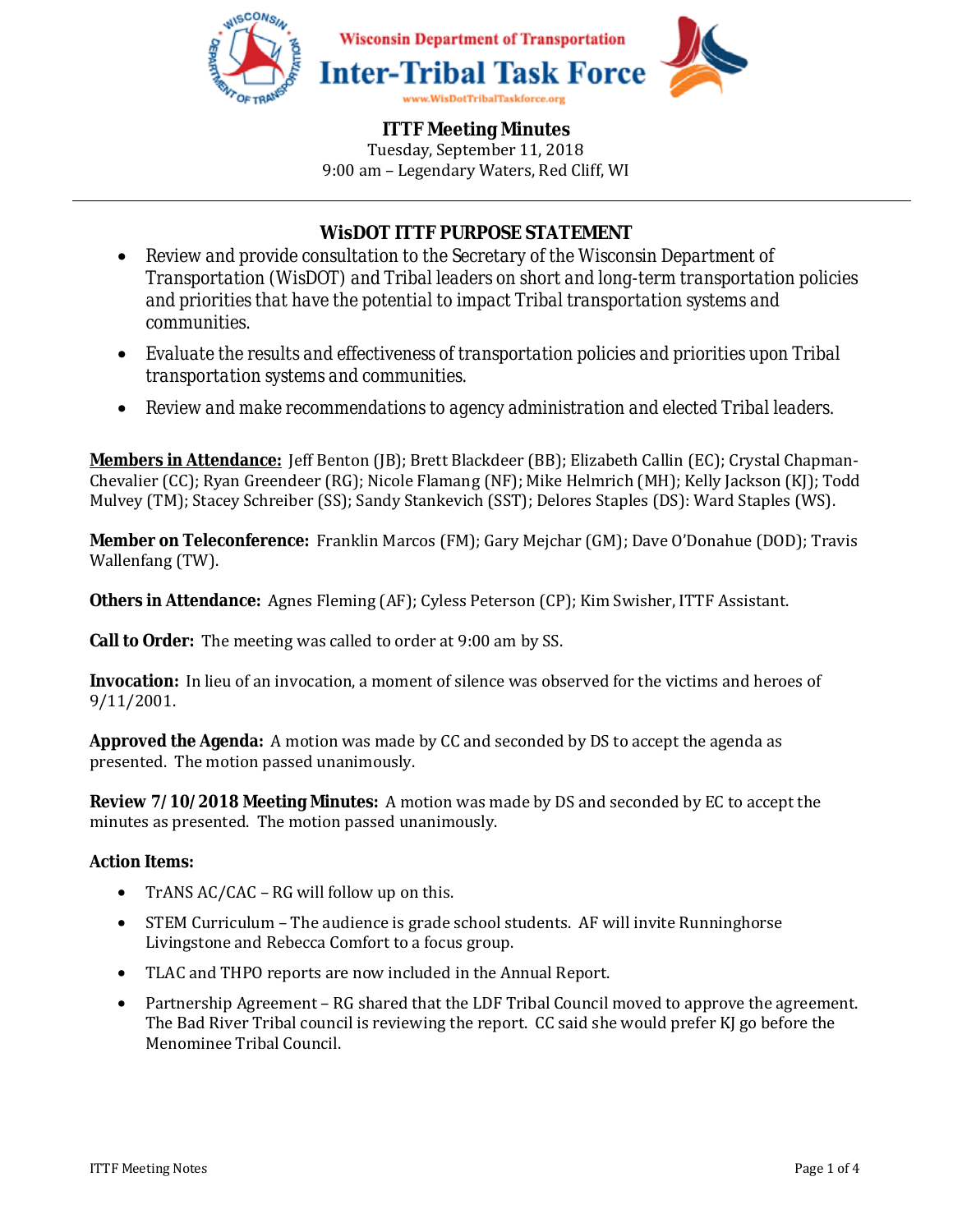

#### **Standing Reports:**

#### • **Chairwoman's Report – Stacey Schreiber**

- o SS reported on the Safety Summit, noting she wished there was better attendance. The content was excellent. CC noted the timing is difficult as it's a busy season. The group suggested adding a training to enhance attendance.
- o SS shared that the Governor's Conference in safety offered excellent content with current topics. The session on recognizing human trafficking in traffic stops was very well attended, and she invited Dawn Jones and Rachel Fernandez to present at the WTTC.
- o There is an communications meeting tomorrow to discuss protocols and ensure we are meeting deadlines. SS will be attending along with AF (ITTF Coordinator), KJ, RG and the TLAC and THPO coordinators.

## • **Statewide Liaison's Report – Kelly Jackson**

- o Tribal Affairs Staff RG is on board. The LTE intern position is posted as part time in Madison. The LTE intern position will be working in the Youth PSA and exploring options. A full time LTE position is being reviewed. WisDOT is working on the structure, and RG is focusing on the SW region.
- o Safety Plan no updated. All Tribes have been given the opportunity to review the plan.
- o The Secretary continues to extend invitations to the Tribes to meet.
- o RG shared that the Youth PSA media tour is complete.
- $\circ$  Consultation the WisDOT Consultation will be held on October 2<sup>nd</sup> in Mole Lake. The Secretary is not attending, but met last week with GLITC and the Tribes. There will be a joint lunch with the Secretary of Tourism.
- o TrANS AC/CAC KJ confirmed there is a seat open, and a representative needs to be determined. Following group discussion, SS shared she is willing to serve as the rep. A motion was made by CC and seconded by DS to name SS as the ITTF representative. The motion passed unanimously.

#### • **ITTF Coordinator Report – Agnes Fleming**

- o Partnership Agreement KJ provided an update, and a signing has not been scheduled yet.
- o Cultural Awareness Training Two trainings have been completed (Oneida and Eau Claire). Coming up is Madison and Mole Lake. SST and MH shared they have received good feedback.
- o Website Update GM shared that work continues on the NADBE Directory. The build-out includes Native owned businesses who are interested but may not be DBE certified. Companies can complete their own profiles, and the administrator (AF) approves the entry, and then companies are automatically added. Tribes and businesses can send solicitations to businesses who match their criteria. A pilot will be running with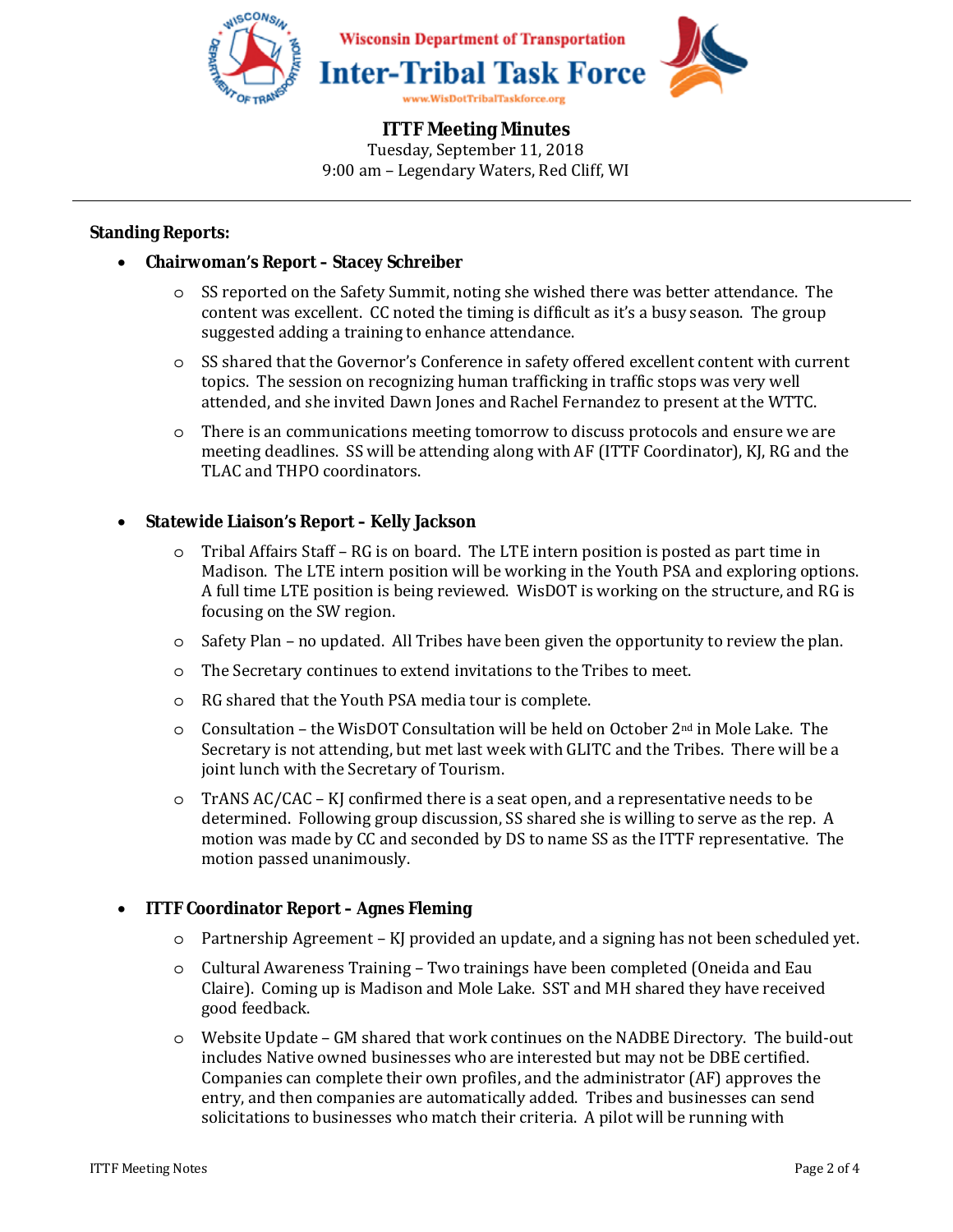

Stockbridge-Munsee. If anyone is interested in participating in the pilot program, please contact GM.

- o Safety Summit AF included a draft report in the meeting packets. She will be included KJ's notes. A facilitator was needed, and attendees shared that they liked the content but there was low attendance. KJ noted that the attendance was so startling, it will be looked at if it should occur next year. Discussion on attendance included offering scholarships to the Governor's Conference, and comments included the distance to the event and time of year. BB asked if this could be done in conjunction with the WTTC, and KJ noted that safety is already incorporated. KJ said that at this point, the Safety Summit will not be incorporated in the 2019 scope of work.
- o WTTC AF included the draft agenda in the meeting packets. Speaker forms are needed, and AF is working to confirm the Drum group, the welcoming address and the Invocation. The deadline for the booklet is September 30<sup>th</sup>. The Awards nomination deadline was moved to September 28th, and the meeting to review nominations will be held on October 1st. The registration form was approved KJ, and needs to be placed online. Online registration and the e-blast needs to be sent.
- o Crisis Intervention Training AF shared that this training request developed from discussions following the incident in Bad River, and the need for law enforcement training. The National Alliance on Mental Illness (NAMI) provided information, and AF is locating at a central location for the training – perhaps Wausau. KJ is looking to incorporate transportation related components. AF shared that it is up to the group to identify topics and can add incident management. KJ suggested asking law enforcement when to hold the training. AF will send law enforcement the draft agenda and ask for their feedback. DS suggested including Tribal leaders.
- o Carryover on Scope of Work
	- Gap Analysis a RFP was sent, and AF and KJ are currently negotiating with OESC, who is not able to complete the level of analysis in 30 days. OESC's proposal covered one year, and KJ would prefer four years. KJ shared that there is a meeting tomorrow with some Liaisons, Tribal Leaders and ITTF, TLAC and THPO program coordinators to discuss organizational communications and project management.
	- STEM was discussed in Action Items.
	- NADBE Directory will be showcased at WTTC.
	- OSHA 30 training was held in LDF. There were 40 registrants and 29 graduated on the final day. There is a potential that four more could complete the training upon meeting with the instructor.
	- KJ asked for updates on the scope of work including the Youth PSA and the Law Enforcement Peer Exchange. The 2018 Transit Peer Exchange draft report was included in the meeting packets, and the 2018 Real Estate Training report has not yet been received from Samantha Skenandore, the facilitator.
	- AF apologized the September Work Team meeting notes were not included in today's meeting packets. She had a family emergency on September 5th.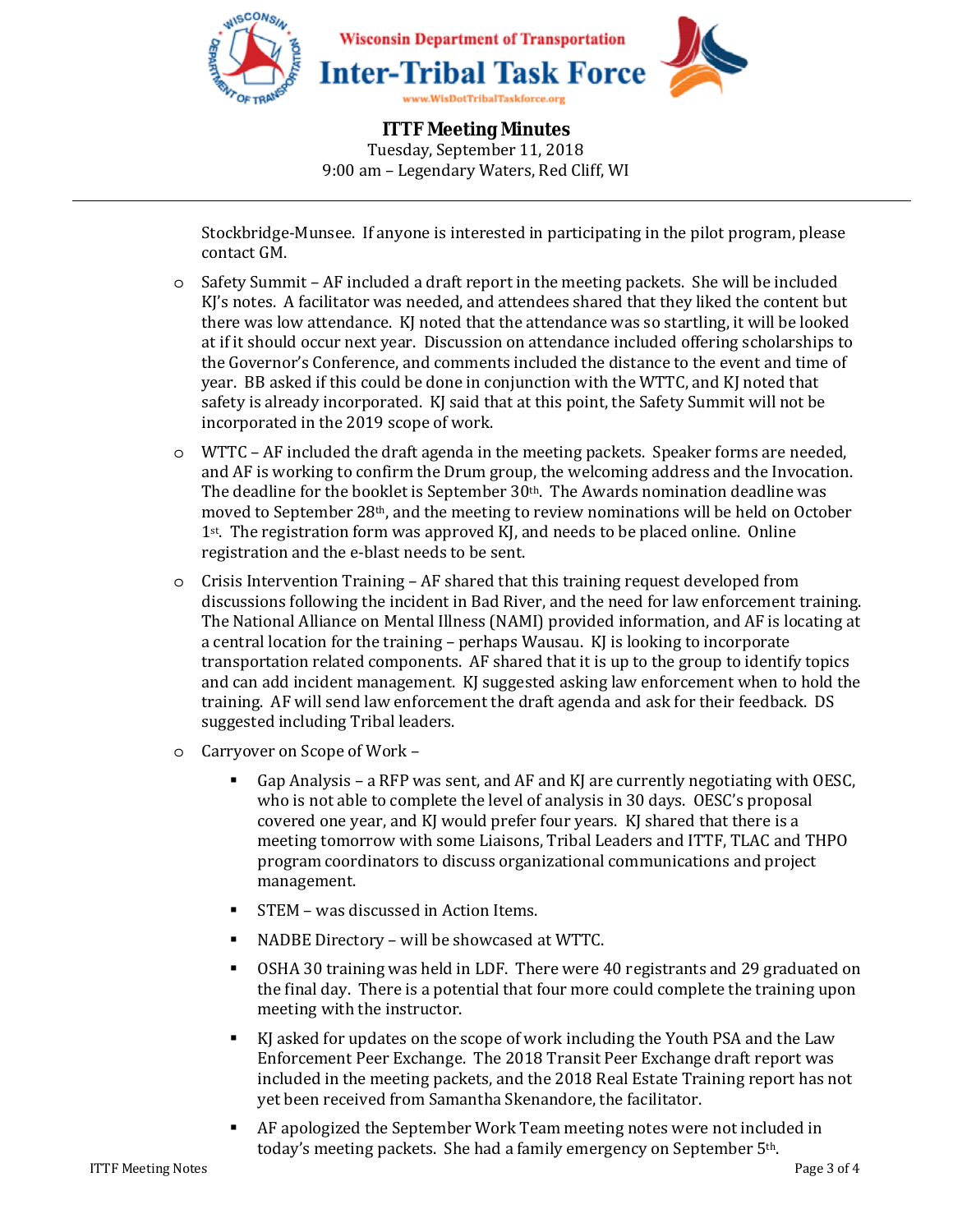

- KJ noted the Work Plan and Annual Report should be the focus of the Work Team Meetings.
- **The ITTF meeting usually held at WTTC will be held on Monday, November 5th,** beginning with lunch at Noon and the meeting will begin at 1:00 pm. CC suggested a team building exercise.

## • **TLAC Update – Cyless Peterson**

CP shared that a draft of the Baseline Assessment Report was submitted to WisDOT, and will then be reviewed with DWD and Sokaogon. KJ asked about the timeline for completing the Baseline Assessment, and CP noted that following KJ's review, the report could be completed in a couple of weeks. CP also met with DWD to finalize the Labor Exchange agenda for 11/28/2018. DWD will present on apprenticeships, website utilization, and trainings and job opportunities. The next TLAC meeting will be on 11/27/2018 at 10:00 am in Lac du Flambeau.

## • **THPO Update – Adam VanZile**

AVZ was not present. RG said the Work Team meetings are supposed to be scheduled. RG is meeting with AVZ on September 18th and will provide an update at the next meeting.

**Tribal Reports:** Forest County Potawatomi, Ho-Chunk, Menominee, Red Cliff, St. Croix and Stockbridge-Munsee provided updates.

**Tribal Liaison Reports:** EC, NF, MH, FM and SST provided updates. NF introduced herself to the group, noting she has taken over for Kris Goodwill who took another position.

**BIA Report:** DOD provided updates, including noting that fall funding is open to Tribes.

There were no reports from BOTS or FHA.

**Other Items:** BB asked about 2019 meeting dates, and AF noted the proposed schedule will be approved at the November ITTF meeting.

**Adjourn:** A motion to adjourn was made by DS and seconded by CC. The motion passed unanimously.

The meeting ended at 12:38 pm.

#### **ACTION ITEMS:**

- AF Coordinate sending of WTTC e-blast.
- KJ Update on 9/12/2018 communications meeting.
- RG Update on 9/18/2018 THPO meeting with AVZ.